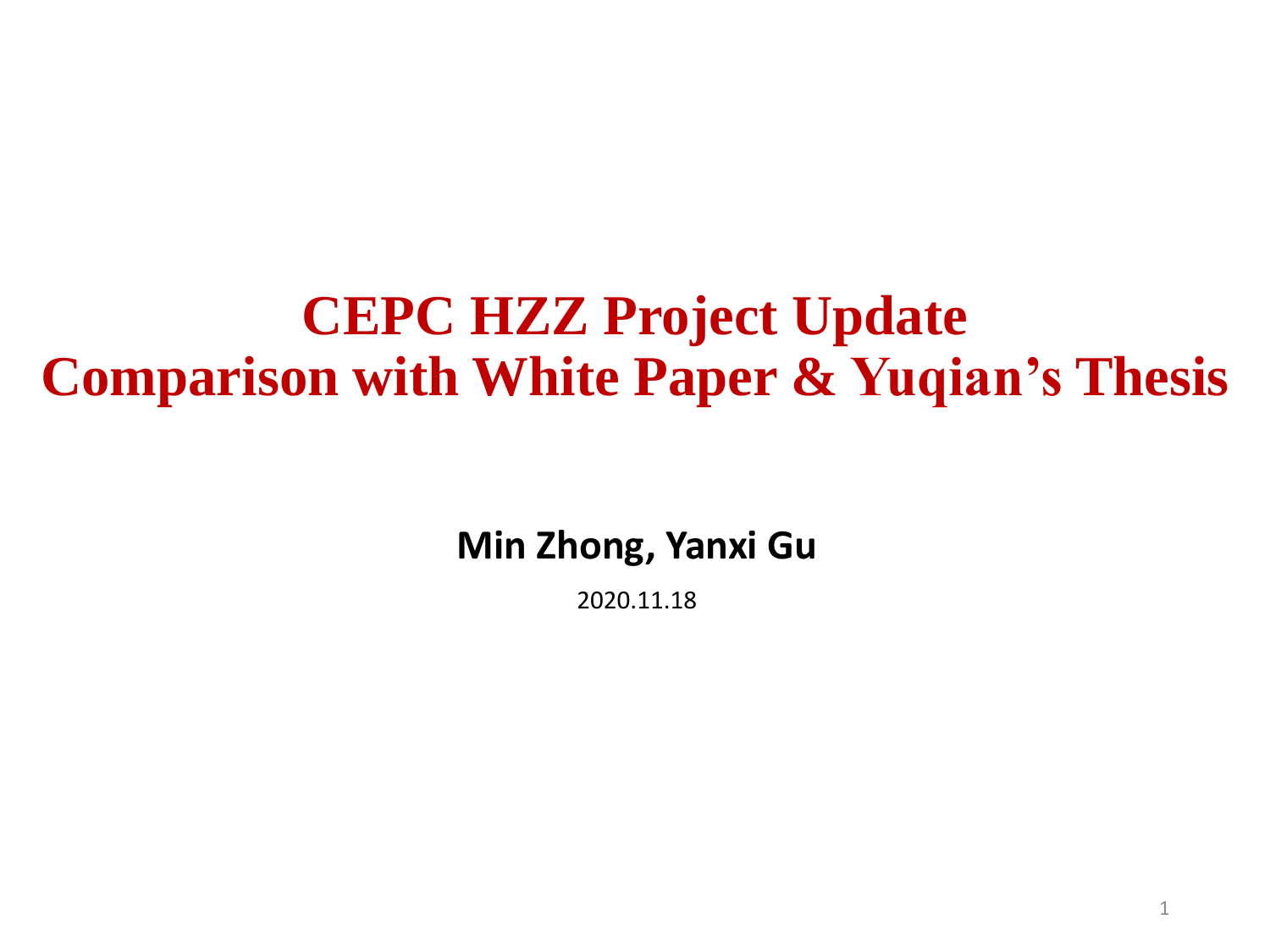# **Comparison with Yuqian's thesis (1)**

- ➢ **Analysis comparison (cut-based)**
	- **5600 fb-1 (Our analysis)** ➢ **Integrated luminosity: 5000 fb-1 (Yuqian's thesis)**
	- ➢ **Cut flow comparison (μμHννjj) Yuqian's**

|                                             | 选择条件 \ 事例类型                 | signal | ZH    | leptonic | hadronic | znu sl         | ze sl    | ww sl | zz sl |
|---------------------------------------------|-----------------------------|--------|-------|----------|----------|----------------|----------|-------|-------|
| Object Selection $(1 \text{ pair of } \mu)$ | 物理对象挑选                      | 246    | 10527 | 131752   | 12235    | $\overline{2}$ | 7        | 68085 | 69190 |
| M(miss) > M(dijet)                          | 丢失质量>2 喷注不变<br>质量           | 122    | 543   | 65381    | 1491     | $\overline{2}$ | $\bf{0}$ | 7701  | 1782  |
| <b>M(dimuon)</b>                            | 缪子对不变质量 (80,<br>100) GeV    | 111    | 494   | 19457    | 36       | $\bf{0}$       | $\bf{0}$ | 360   | 704   |
| <b>M</b> (dimuon recoil)                    | 缪子对反冲质量(120,<br>160)        | 111    | 489   | 14621    | 27       | $\mathbf{0}$   | $\bf{0}$ | 307   | 576   |
| N(pfo)                                      | Particle flow object 数<br>量 | 102    | 72    | 37       | 27       | $\bf{0}$       | $\bf{0}$ | 305   | 535   |
| $P_T(visible)$                              | 事例总横动量 ><br>10Gev           | 100    | 70    | 14       | 11       | $\bf{0}$       | $\bf{0}$ | 295   | 77    |
| Angle $_{\text{min}}(\mu\text{-jet})$       | 最小缪子-喷注夹角 ><br>0.3          | 93     | 66    | 12       | $\bf{0}$ | $\bf{0}$       | $\bf{0}$ | 13    | 67    |
| $M(miss)$ & $M(dijet)$                      | 丢失质量&喷注不变<br>质量             | 88     | 12    |          | $\bf{0}$ | $\bf{0}$       | $\bf{0}$ |       | 11    |
|                                             |                             |        |       |          |          |                |          |       |       |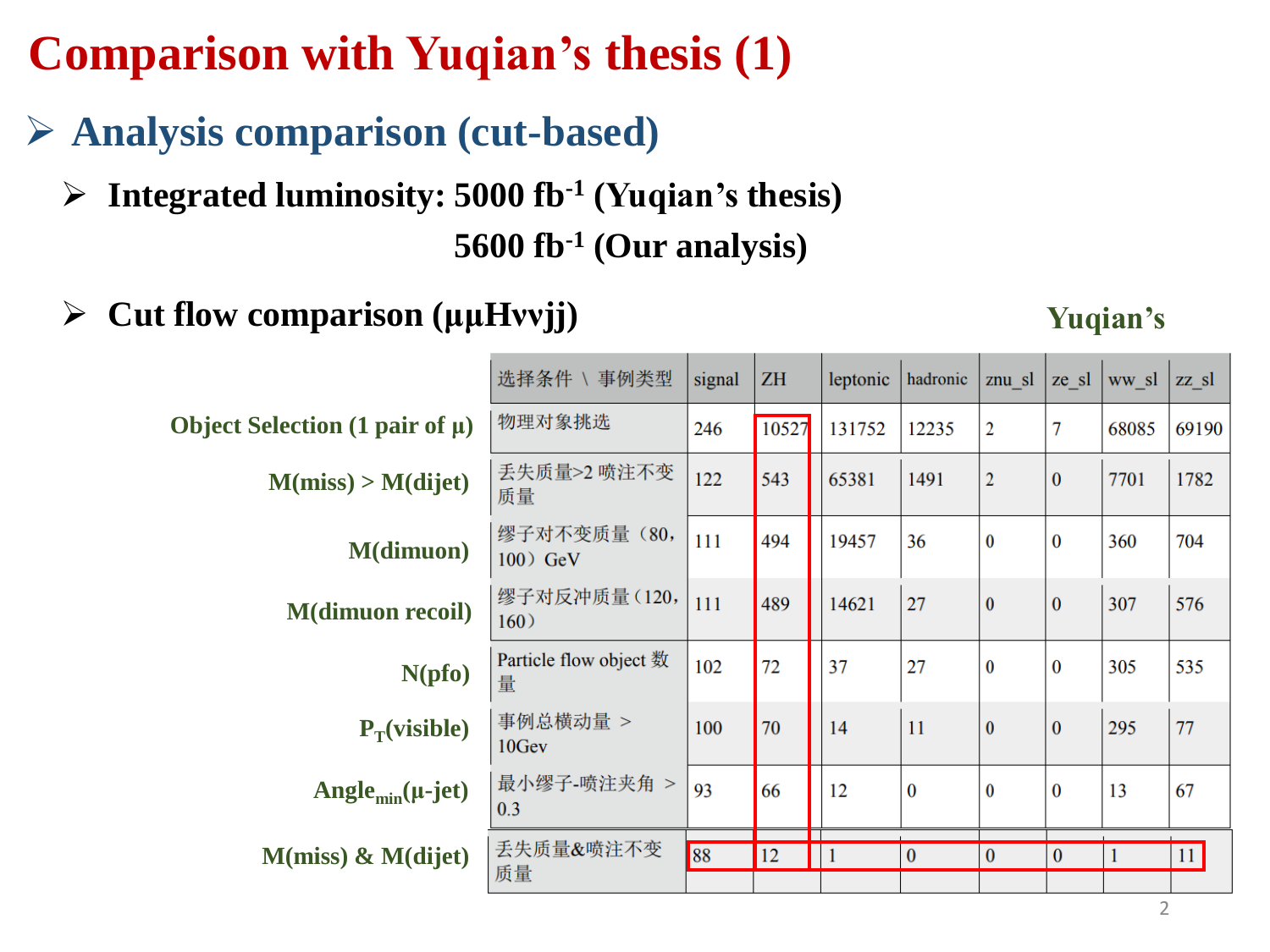# **Comparison with Yuqian's thesis (2)**

## ➢ **Analysis comparison (cut-based)**

### ➢ **Cut flow comparison (μμHννjj) continue**

| Cut                                  | Signal              | <b>ZH Background</b> | 2f Background    | 4f Background   | $rac{S}{\sqrt{S+B}}$ |  |
|--------------------------------------|---------------------|----------------------|------------------|-----------------|----------------------|--|
| Expected                             | $1000.88 \pm 31.64$ | $1140511 \pm 1067$   | 801811977±28316  | 107203890±10353 |                      |  |
| $Pre-selectron$                      | $616.68 \pm 24.83$  | $30494 \pm 174$      | 480828±693       | 515448±717      |                      |  |
| Signal or not                        | $211.44 \pm 14.54$  | $30282 \pm 174$      | $480828 \pm 693$ | 515448±717      |                      |  |
| $M_{missing} > M_{dijet}$            | $107.97 \pm 10.39$  | $1608 \pm 40$        | $115062 \pm 339$ | $28809 \pm 169$ | 0.283                |  |
| N(pfo)                               | $104.16 \pm 10.21$  | $908 \pm 30$         | $33480 \pm 182$  | $14159 \pm 118$ | 0.4722               |  |
| $M_{dimuon}$                         | $92.43 \pm 9.61$    | $296 \pm 17$         | $24151 \pm 155$  | $1625 \pm 40$   | 0.5714               |  |
| $M_{dijet}$                          | $87.58 \pm 9.36$    | $280 \pm 16$         | $851 + 29$       | $819 + 28$      | 1.9395               |  |
| $M_{missing}$                        | $71.98 \pm 8.48$    | $124 \pm 11$         | $97 + 9$         | $101 \pm 10$    | 3.6196               |  |
| $*cos \theta$                        | $71.98 \pm 8.48$    | $124 \pm 11$         | $97 + 9$         | $101 \pm 10$    | 3.6196               |  |
| $cos\theta_{visible}$                | $68.7 \pm 8.29$     | $118 \pm 10$         | $22 \pm 4$       | $39 + 6$        | 4.349                |  |
| $Angle_{\mu}$                        | $62.43 \pm 7.9$     | $95 \pm 9$           | $14 \pm 3$       | $20 \pm 4$      | 4.4919               |  |
| $M_{dimuon}^{rec}$                   | $61.2 \pm 7.82$     | $79 + 8$             | $14 \pm 3$       | $8 \pm 2$       | 4.7795               |  |
| $M_{dijet}^{rec}$                    | $59.24 \pm 7.7$     | $69 \pm 8$           | $0 \pm 0$        | $4\pm 2$        | 5.1374               |  |
| $*M_{visible}$                       | $59.24 \pm 7.7$     | $69 \pm 8$           | $0 \pm 0$        | 4±2             | 5.1374               |  |
| $*P_{visible}$                       | $59.24 \pm 7.7$     | $69 \pm 8$           | $0 \pm 0$        | 4±2             | 5.1374               |  |
| $*P_{T_{visible}}$                   | $59.24 \pm 7.7$     | $69 \pm 8$           | $0 \pm 0$        | $4\pm 2$        | 5.1374               |  |
| $*E_{leading\ jet}$                  | $59.24 \pm 7.7$     | $69 \pm 8$           | $0 \pm 0$        | 4±2             | 5.1374               |  |
| $*P_{T_{leading\ jet}}$              | $59.24 \pm 7.7$     | $69 \pm 8$           | $0 \pm 0$        | 4±2             | 5.1374               |  |
| $*E$ <sub>sub-leading jet</sub>      | $59.24 \pm 7.7$     | $69 \pm 8$           | $0 \pm 0$        | $4\pm 2$        | 5.1374               |  |
| $*P_{T_{\textit{sub}-leading\_jet}}$ | $59.24 \pm 7.7$     | $69 \pm 8$           | $0 \pm 0$        | $4\pm 2$        | 5.1374               |  |
| not qqHZZ                            | $59.24 \pm 7.7$     | $69 \pm 8$           | $0 \pm 0$        | $4\pm 2$        | 5.1374               |  |
| not vvHZZ                            | $52.85 \pm 7.27$    | $33 \pm 5$           | $0 \pm 0$        | $4\pm 2$        | $5.5581 \pm 0.5833$  |  |

**Ours**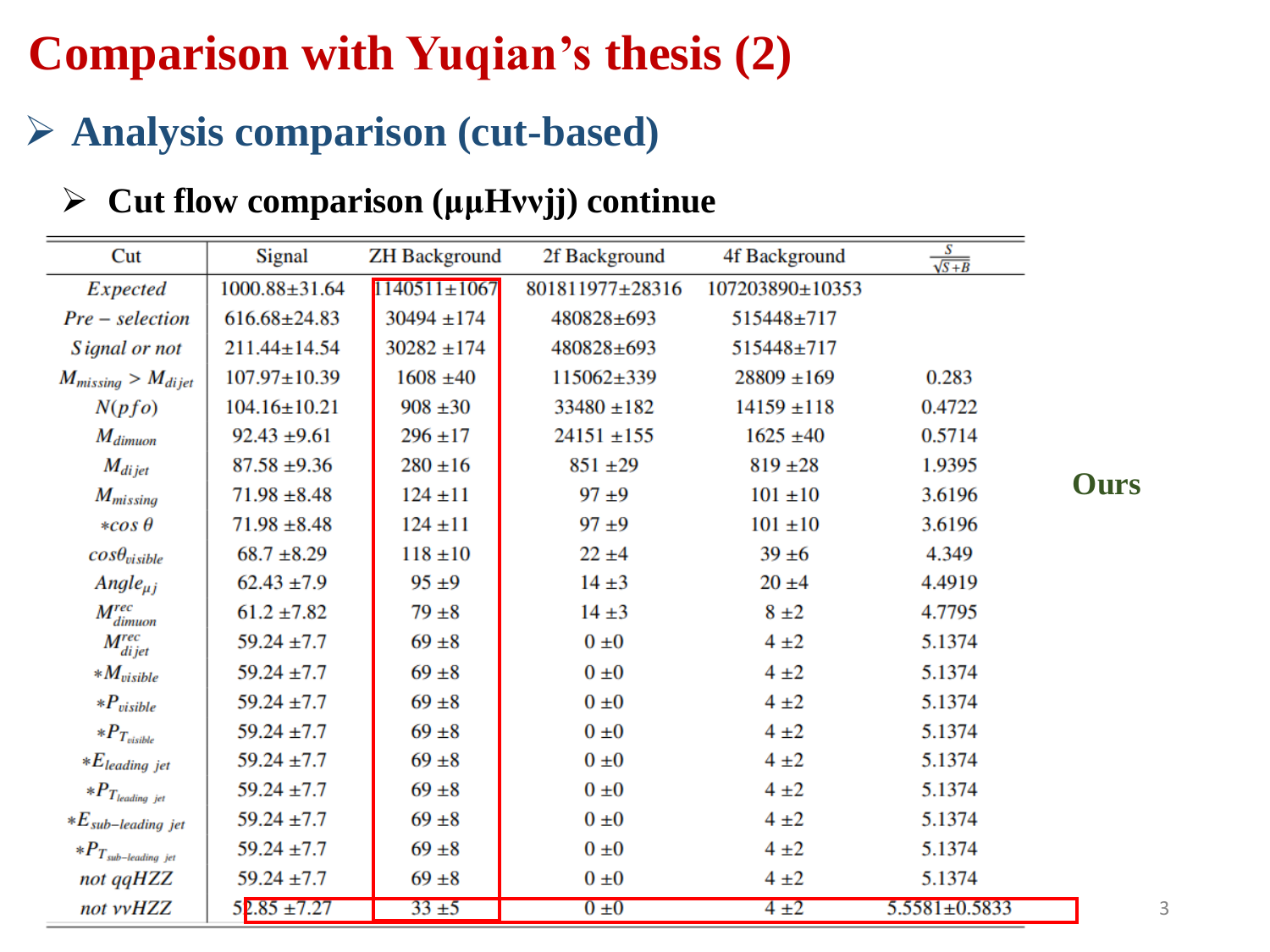# **Comparison with Yuqian's thesis (3)**

➢ **Results comparison (cut-based)**

**Yuqian's**

- ➢ **Didn't perform the fitting**
- $\triangleright$  Use the formula  $\sqrt{S+B}/s$

|                                      | N(signal)<br>信号事例数 | Signal Efficiency Sta | ical<br>· 表<br>ertainty |
|--------------------------------------|--------------------|-----------------------|-------------------------|
| $e^+e^-$ vvjj                        | $65 + 8$           | 50.1%                 | 15.1%                   |
| $\mu^* \mu^*$ vvjj                   | $88 + 9$           | 67.3%                 | $12.0\%$                |
| vv e <sup>+</sup> e <sup>-</sup> jj  | $43+7$             | 27.6%                 | 18.6%                   |
| $vv \mu^{\dagger} \mu^{\dagger} j j$ | $90+9$             | 57.4%                 | 11.4%                   |
| vv jj $\mu^{\dagger} \mu^{\dagger}$  | $77 + 8$           | 49.7%                 | 12.9%                   |

**Other channels: >20%**

**Combined: 5.96%**

**Ours**

### ➢ **Precision gotten form the fitting**

| Category                                               | $\Delta(\sigma \cdot BR)$<br>[%]<br>$(\sigma \cdot BR)$ |              |  |  |
|--------------------------------------------------------|---------------------------------------------------------|--------------|--|--|
|                                                        | cut-based                                               | $_{\rm BDT}$ |  |  |
| $\mu\mu H\nu\nu qq^{\rm cut/mva}$                      | 15.5                                                    | 13.6         |  |  |
| $\mu\mu H q q \nu \nu^{\text{cut}/\max}$               | 48.0                                                    | 42.1         |  |  |
| $\nu\nu$ H $\mu\mu qq^{\rm cut/mva}$                   | 11.9                                                    | 12.5         |  |  |
| $\nu\nu\text{H}qq\mu\mu^{\text{cut}/\text{mva}}$       | 23.5                                                    | 20.5         |  |  |
| $qqH\nu\nu\mu\mu^{cut}$<br>mva                         | 45.3                                                    | 37.0         |  |  |
| $qq\mathrm{H}\mu\mu\nu\nu^{\mathrm{cut}/\mathrm{mva}}$ | 52.4                                                    | 44.4         |  |  |
| Combined                                               | 8.34                                                    | 7.89         |  |  |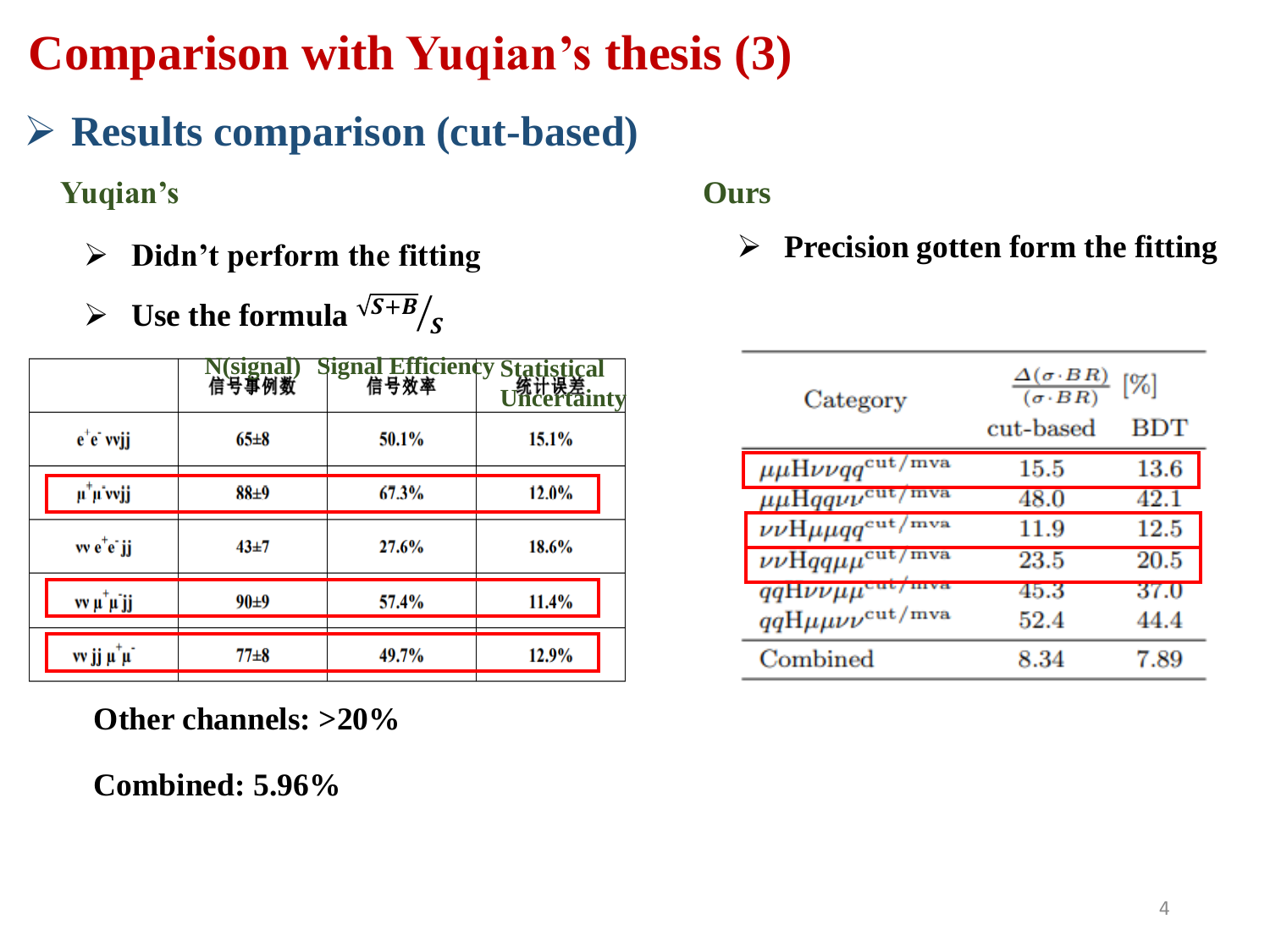# **Comparison with Yuqian's thesis (4)**

## ➢ **Preliminary conclusions – Cut flow part**

- ➢ **For the cut flow comparison, Yuqian got bettern S/B ratio (i.e., more signals at the same background level)**
- ➢ **Yuqian's number ZH events is significantly less than ours since the pre-selection**

## ➢ **Preliminary conclusions – Precision part**

- $\triangleright$  Yuqian got the precision by calculation instead of by fitting the  $m_H$  distrbutions
- ➢ **Yuqian got slightly better precisions for each & combined channels (but with more channel like ee)**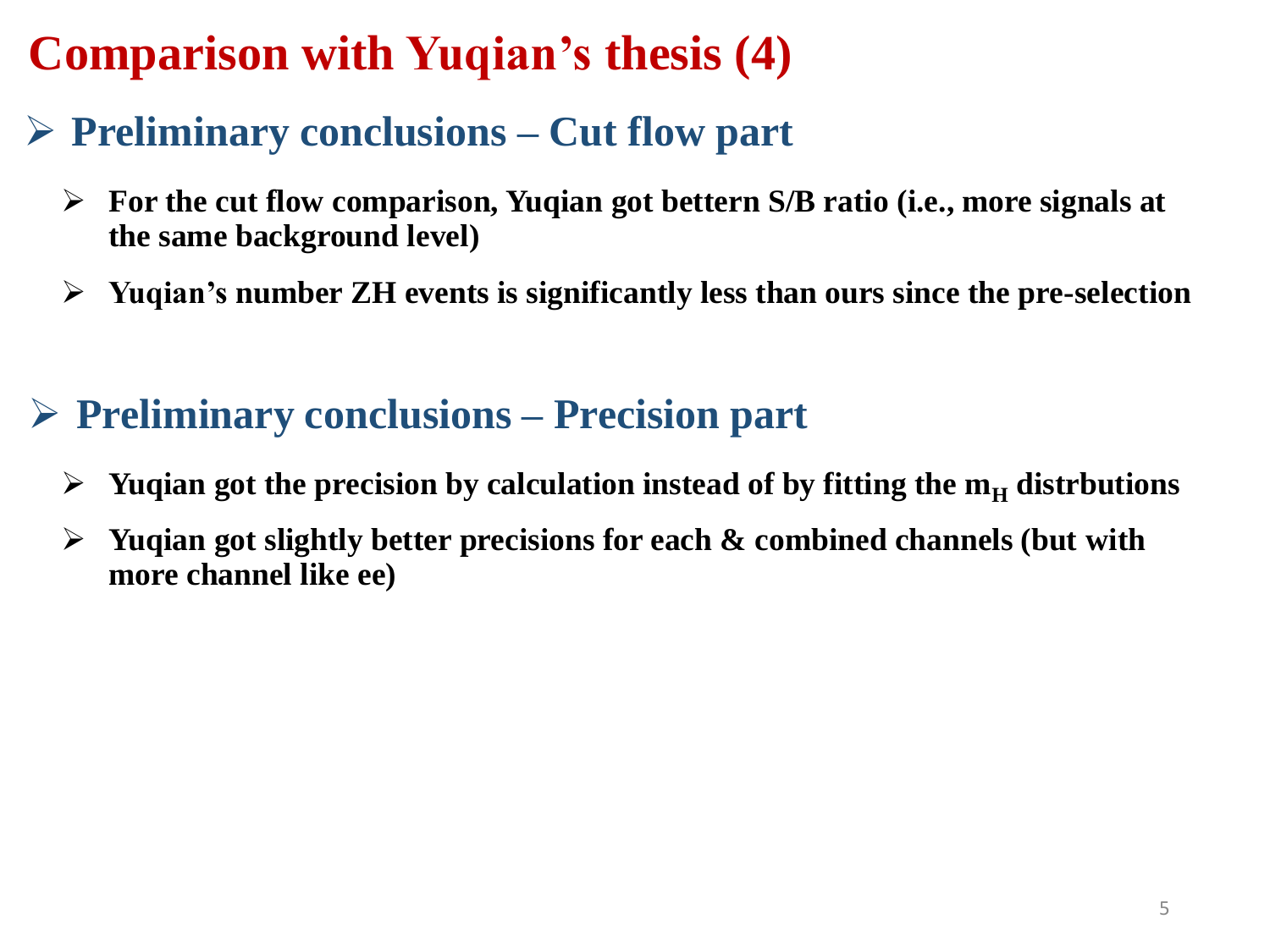# **Comparison with CEPC White Paper (1)**

- ➢ **Analysis comparison (cut-based)**
	- **5600 fb-1 (Our analysis)** ➢ **Integrated luminosity: 5600 fb-1 (white paper)**
	- ➢ **Cut flow comparison**
		- ➢ **In the white paper, only two channels are analyzed: μμHννjj ννHlljj μμHννjj : dimuon mass (80, 100), dimuon recoil mass (120, 160), dimuon pt (> 10), dijet mass (10, 38)** 
			- **ννHlljj : visible energy (< 180), missing mass (58, 138), mass & pt cuts on lepton/jet pairs**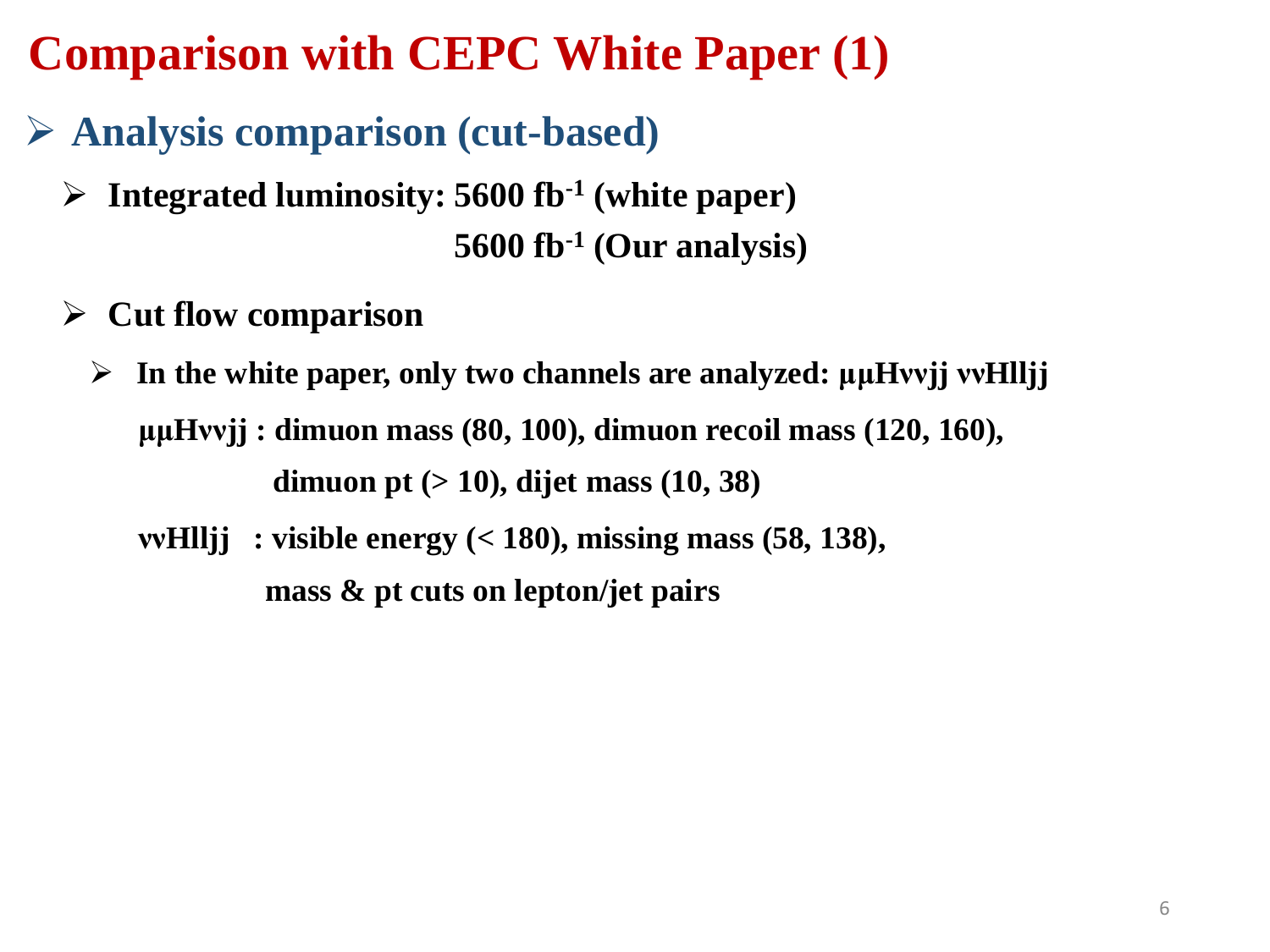## **Comparison with CEPC White Paper (2)**

## ➢ **Results comparison (cut-based)**

### **White paper**

➢ **Precision gotten from the fitting (seems the same as Kaili's package)**

| $ZH$ final state                                                | Precision |
|-----------------------------------------------------------------|-----------|
| $Z \to \mu^+\mu^- \quad H \to ZZ^* \to \nu\bar{\nu}q\bar{q}$    |           |
| $Z \to \nu \bar{\nu}$ $H \to Z Z^* \to \ell^+ \ell^- a \bar{a}$ |           |
| Combination                                                     | $4.9\%$   |

**Ours**

### ➢ **Precision gotten form the fitting**

| Category                                               | $\Delta(\sigma \cdot BR)$<br>[%]<br>$(\sigma \cdot BR)$ |              |  |  |
|--------------------------------------------------------|---------------------------------------------------------|--------------|--|--|
|                                                        | cut-based                                               | $_{\rm BDT}$ |  |  |
| $\mu\mu H\nu\nu qq^{\rm cut/mva}$                      | 15.5                                                    | 13.6         |  |  |
| $\mu\mu$ Hqqv $\nu^{\text{cut}/\max}$                  | 48.0                                                    | 42.1         |  |  |
| $\nu\nu$ H $\mu\mu qq^{\rm cut/mva}$                   | 11.9                                                    | 12.5         |  |  |
| $\nu\nu\text{H}qq\mu\mu^{\text{cut}/\text{mva}}$       | 23.5                                                    | 20.5         |  |  |
| $qqH\nu\nu\mu\mu^{\rm cut/mva}$                        | 45.3                                                    | 37.0         |  |  |
| $qq\mathrm{H}\mu\mu\nu\nu^{\mathrm{cut}/\mathrm{mva}}$ | 52.4                                                    | 44.4         |  |  |
| Combined                                               | 8.34                                                    | 7.89         |  |  |